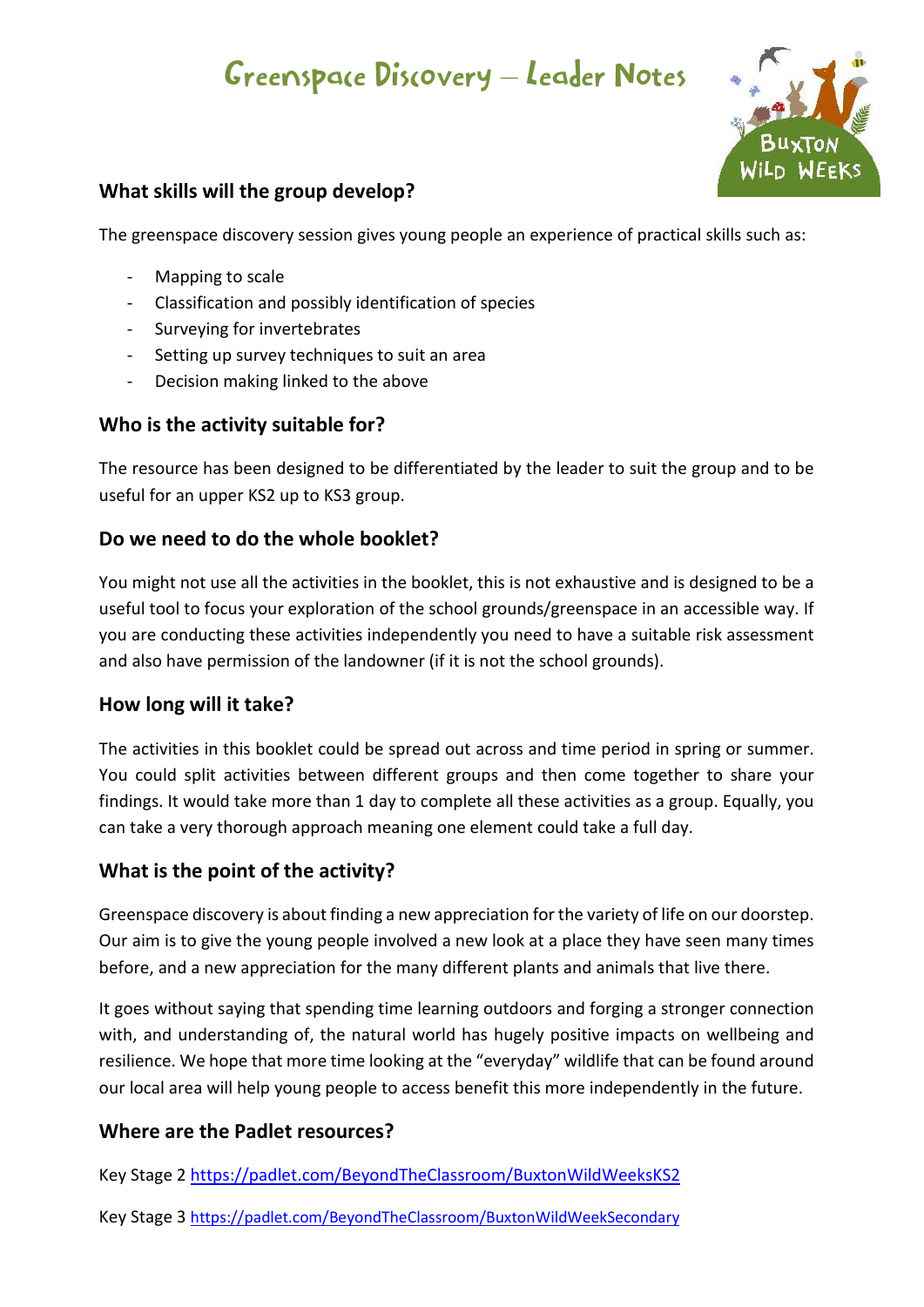Below are some tips for each section, and any additional resources that will be useful in each of the activities. **You'll find all these links on your Padlet** (if it is a KS2 or secondary one).

# Activity 1: How many different types of habitat area there?

Drawing to scale might not work for the greenspace you have chosen and obviously pacing out might be a challenge in a large area, especially if the boundaries of it are not safe to pace in. It might work better to choose a smaller zone of a greenspace if this is the case. You could also use Google Maps to get a satellite view of the area and use the "measure distance" function to work out the size of the area.

#### **Concepts to cover**:

- What is a habitat?
- Why a larger variety of habitats is better than a smaller one
- How to draw to scale (if deemed suitable for the group) possibly using pacing out

The group should use pencil to label the habitats and then enjoy deciding on a colour scheme and colouring in when the actual surveying is complete.

You can tailor this activity to suit the group taking part, older groups may want to be quite specific about the placement of habitats on the map. Younger groups may need a lot of support visualising the area from an aerial view.

You can keep adding information to this map as you do more activities so if you want to keep a base map you could photocopy/photograph a full habitat map once they are completed. You could also keep copies of the map you do this year and revisit the same area next year to see what has changed.

For secondary groups, there is a different version of this activity created by Bumblebee Conservation Trust called **Habitat Classification and Vegetation Survey** – you could complete this or include some elements of both if you prefer.

## Activity 2: How many different types of flowering plants can we find?

#### Concepts to cover:

- Why lots of plants flower at this time of year
- What different species rely on flowering plants
- Another link to diversity of plant life and diversity of animals

You can tailor this activity to suit the group too, gathering as much or as little detail as is suitable for the level of the group. If you've been working on flower anatomy it's a good opportunity to put that into practice on a range of different flowers.

The FSC guides (in Wild Weeks kits if you have one) are a good place to start if you would like to try and identify some of the flowers but you can also download the **iNaturalist app** to take photos which should give you an indication of where to start looking.